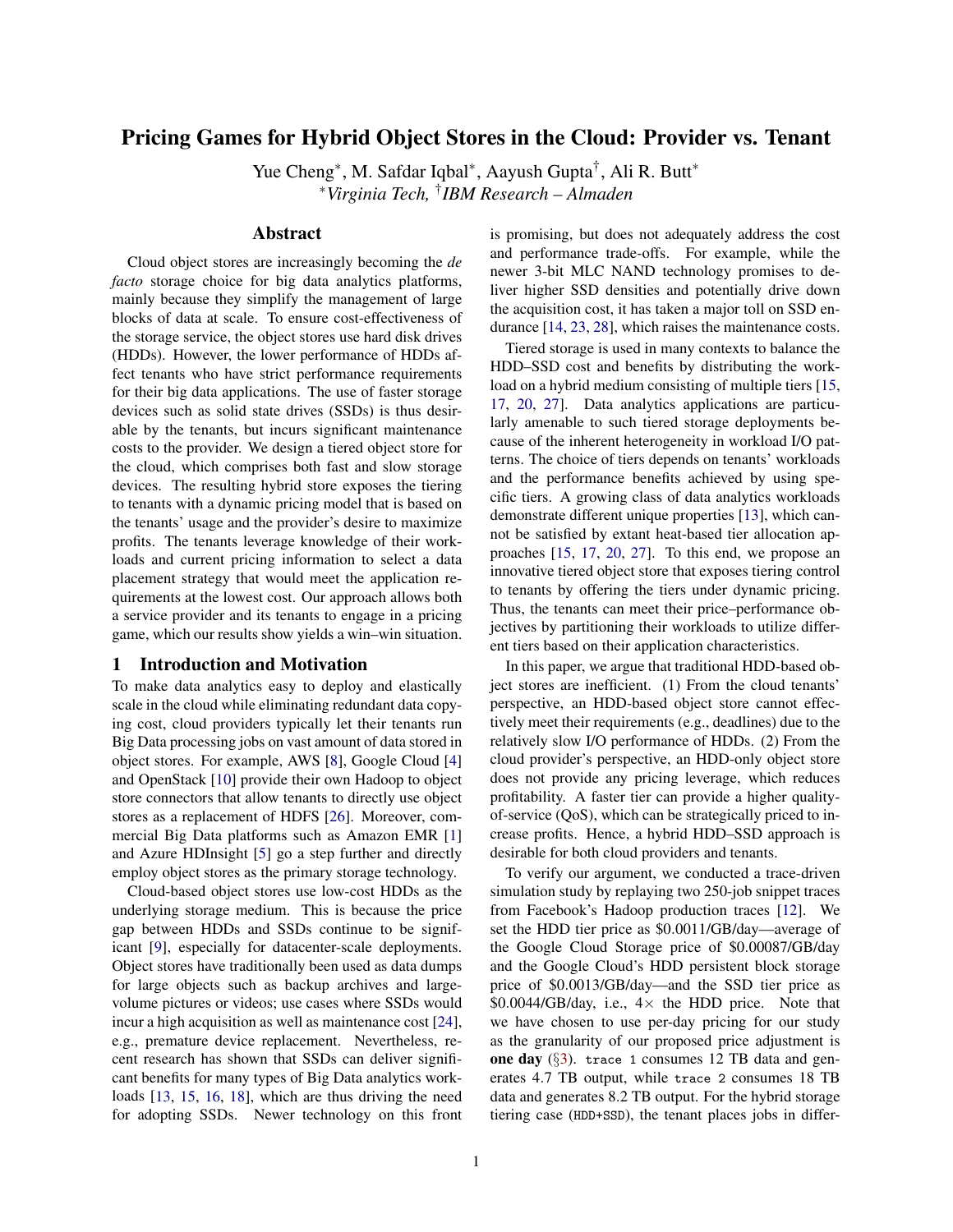<span id="page-1-0"></span>

Figure 1: Tenant workload runtime for trace 1 and trace 2, and provider's profits under different configurations.

ent tiers with a desired workload completion deadline of 105 hours. For this purpose, we use Algorithm [1](#page-3-1) that essentially tries to optimize the tier allocation to meet the deadline while minimizing the cost (§[2.2\)](#page-2-0).

Figure [1](#page-1-0) shows the results, from which we make three observations. (1) Workloads with HDD-only config. cannot meet the tenant-defined deadline and the cloud provider earns the lowest profit. (2) With HDD+SSD tiering config., both workloads are able to meet the deadline, while the cloud provider sees significantly more profit (trace 2 has larger input and output datasets and hence yields more profit). This is because the tenant places part of the workloads on the SSD tier, which is more expensive than the HDD tier. (3) SSD only config. improves performance, but with marginally higher profit, compared to HDD+SSD. This is mainly due to HDD+SSD's tiering optimization. This experiment demonstrates that through object storage tiering both the cloud provider and tenants can effectively achieve their goals.

Cloud providers have a multitude of device options available for deploying object storage infrastructure, including HDDs with different RPMs, SATA and PCIe SSDs and the emerging SCM devices, etc. These options offer different performance–price trade-offs. For example, each device type offers different cost/GB and, in case of SSDs and SCMs, different endurance. In a tiered setup comprising such a variety of storage choices, estimating price points while keeping maintenance costs under control is a challenge. Moreover, *while the cloud providers encourage tenants to use more SSDs to increase their profits, they want to keep SSDs' wear-out in check* – if tenant workloads are skewed towards SSDs due to high performance requirements, providers run the risk of SSD wear-out earlier than expected, which ends up increasing management costs and decreasing overall profits.

To remedy the above issue, we introduce a dynamic pricing model that providers can leverage to mitigate additional costs and increase overall operating profits for providers. The dynamic pricing model has two objectives: (1) to balance the price-increasing and SSD wearout rate by exploiting the trade-off between high revenue versus high operational costs (e.g., replacing SSDs) for *high profit*; (2) to provide an effective incentivizing mechanism to tenants so that the tenants can meet their goals via object store tiering in a more cost-efficient fashion. Generally, storage tiering has been looked at from just one entity's perspective. In contrast, the novelty of this work lies in *the leader/follower game theoretic model that we adopt, where the objectives of cloud provider and tenants are either disjoint or contradictory*. *We take the first step towards providing a cloud-providerdriven game-theoretic pricing model through object storage tiering*. Yet another unique aspect of our storage tiering approach is *handling of the lack of information available to the players (cloud, tenants)*. In extant tiering solutions adopted in private datacenters, data placement decisions are generally made by administrators who have detailed information about the systems involved. This is not true in public cloud space, where information about many aspects or details may be missing. Thus, not only the motivations different from the private deployments for providers and tenants in a public cloud, but they also have to make decisions based on partial information.

Specifically, we makes the following contributions in this paper. (1) We design a leader/follower gaming model with the goal to maximize cloud provider's profit. The provider makes the pricing decisions by estimating tenants' storage capacity demand distribution among different tiers; driven by the prices, tenants employ a simulated annealing based tiering solver to guide object storage tiering for maximizing their utility. (2) We demonstrate through trace-driven simulations that our novel object storage tiering pricing mechanism can deliver increased profit for the cloud provider and potentially achieve *win–win* for both the provider and tenants.

#### <span id="page-1-1"></span>2 Model Design

We design a leader/follower cloud pricing framework with the objective of maximizing a cloud provider's profit. We model the object storage tiering for tenants and dynamic pricing for the provider, and capture the provider–tenant interactions. In our model, the game is played in two steps. First, the cloud provider (leader) makes the pricing decisions  $(\S2.1)$  $(\S2.1)$  $(\S2.1)$  based on predictions of tenants' demand on storage resources. Second, given prices of different storage resources, a tenant (follower) makes tiering decisions based on her own requirements (§[2.2](#page-2-0)), and the strategy is represented by the tenant's storage tiering specification, i.e., which jobs use what tier.

While the tenants can see the price changes by the provider, they are unaware of the actual reasons for the changes. Even if the tenants understood the reasons, multi-tenancy prevents modeling of the provider's behavior. Hence, in our formulation tenants can only predict the provider's price movements based on historical data. Similarly, the provider is not aware of explicit tenant requirements, and only garners information from the requested storage capacity and the writes operations (PUT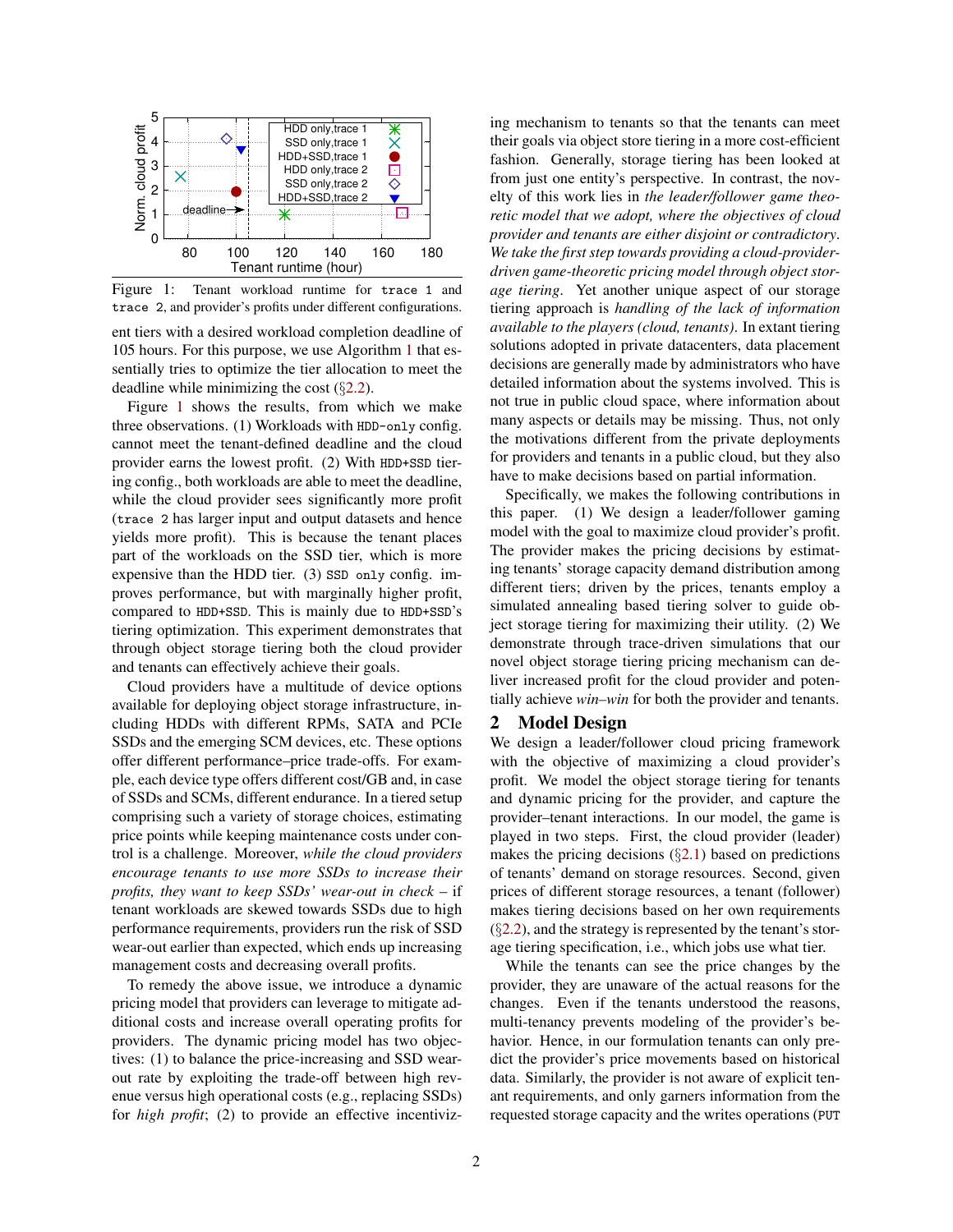<span id="page-2-2"></span>

| <b>Notation</b> |                                                                                                                                   | <b>Description</b>                                                                                                                                                                                                                                                                                         |
|-----------------|-----------------------------------------------------------------------------------------------------------------------------------|------------------------------------------------------------------------------------------------------------------------------------------------------------------------------------------------------------------------------------------------------------------------------------------------------------|
| provider        | F<br>capacity $_{(n,s)}$<br>$f_{(n,s)}$<br>$W_{(n,s)}$<br>P(n,s)<br>$\overline{a}$<br>h<br>$\alpha_1, \beta_1, \alpha_2, \beta_2$ | set of all tiers in object store<br>total capacity of tier $s$ in time slot $n$<br>fraction of data placed on tier $s$ in time slot $n$<br>writes in GB on tier $s$ in time slot $n$<br>price of tier s in time slot <i>n</i> ( <i>decision var</i> )<br><b>HDD</b> class<br>SSD class<br>model parameters |
|                 | θ                                                                                                                                 | parameter used to constraint SSD's price                                                                                                                                                                                                                                                                   |
| tenant          | $\overline{J}$<br>SZi<br>$x_i$<br>$c_i$                                                                                           | set of all analytics jobs in a workload<br>dataset size of job i<br>tier used by job i ( <i>decision var</i> )<br>capacity provisioned for job i (decision var)                                                                                                                                            |
|                 | $\alpha_3$                                                                                                                        | model parameters                                                                                                                                                                                                                                                                                           |

Table 1: Notations used in the provider and tenant models.

requests are tracked for accounting purposes [\[6\]](#page-5-12)). Thus, the provider also only uses historical information about these aspects to predict tenant demand. Consequently, both the tenants and the provider models adopted in our game are purposefully "myopic" controls for predicting only the next time slot, and not beyond that in the future.

### <span id="page-2-1"></span>2.1 Provider Model

We model the provider cost as follows. Assuming that the fraction of the cost that comes from SSDs wear-out is  $t < 1$ ,<sup>1</sup> the cost can be modeled as:  $cost = \frac{1}{t} \cdot \frac{p_{sd}}{endurance} \cdot w$ , where *pssd* is the market price of one SSD, *endurance* is the endurance lifespan of the particular SSD, and *w* is the amount of data written to the SSD in GB. Table [1](#page-2-2) lists all the notations used in our provider and tenant models. The pricing decision making process can be modeled as a non-linear optimization problem that maximizes the profit defined by Equation [1.](#page-2-3)

$$
max \quad profit = \sum_{i} \left( \sum_{f} (capacity_f \cdot f_{(i,f)} \cdot p_{(i,f)}) - cost_i \right) \tag{1}
$$

s.t. 
$$
f'_{(n+1,b)} = \alpha_1 \cdot f_{(n,b)} - \beta_1 \cdot (p'_{(n+1,b)} - p_{(n,b)})
$$
 (2)

$$
f'_{(n+1,a)} = 1 - f'_{(n+1,b)}
$$
\n(3)

$$
f_{(n,b)} = \alpha_1 \cdot f_{(n-1,b)} - \beta_1 \cdot (p_{(n,b)} - p_{(n-1,b)}) \tag{4}
$$

$$
f_{(n,a)} = 1 - f_{(n,b)}\tag{5}
$$

$$
w'_{(n+1,b)} = \alpha_2 \cdot w_{(n,b)} + \beta_2 \cdot (f'_{(n+1,b)} - f_{(n,b)})
$$
(6)  

$$
w_{(n,b)} = \alpha_2 \cdot w_{(n-1,b)} + \beta_2 \cdot (f_{(n,b)} - f_{(n-1,b)})
$$
(7)

$$
w_{(n,b)} = \alpha_2 \cdot w_{(n-1,b)} + \beta_2 \cdot (f_{(n,b)} - f_{(n-1,b)})
$$

$$
\forall i: w_{(i,b)} \leq \mathcal{L}_i \tag{8}
$$

$$
\forall i, s : 0 \leq capacity_i \cdot f_{(i,s)} \leq L_s \tag{9}
$$

$$
\forall i: p_{min,b} \leq p_{(i,b)} \leq \theta \cdot p_{(i,a)}, \text{ where } \theta > 1 \tag{10}
$$

$$
\forall i, s: f_{(i,s)} \le 1 \text{ where } i \in \{n, n+1\}, s \in F \tag{11}
$$

In a time slot *n*, we predict the SSD demand proportion for the next time slot  $n+1$  with Equation [2,](#page-2-4) which depends on the difference between the predicted SSD price for  $n + 1$  and the calculated SSD price for *n*. The predicted HDD demand proportion is determined by Equation [3.](#page-2-5) Similarly, Equation [4](#page-2-6) and [5](#page-2-7) define the predicted SSD and HDD demand proportion for *n*, respectively, and Equation [11](#page-2-8) enforces the proportion range.

Equation [6](#page-2-9) predicts the amount of data that will be written to SSDs, which is determined by the difference of predicted SSD demand proportion in time slot  $n + 1$ to that in time slot *n*. If the SSD demand is predicted to increase, it implies that the amount of data that will be absorbed by the SSD tier will also increase. Equation [8](#page-2-10) defines the SSD tier data writing constraint, which ensures that the expected amount of data written to the SSD tier will not exceed the threshold that is calculated based on accumulated historical statistics. The factor indirectly controls the value adaptation of decision variables  $p_{(n,b)}$  and  $p'_{(n+1,b)}$ . The storage capacity limit in the cloud datacenter is defined by Equation [9.](#page-2-11) We assume HDD prices  $p_{(n,a)}$  and  $p_{(n+1,a)}$  are fixed, and SSD prices are constrained in a range given by Equation  $10<sup>2</sup>$ 

#### <span id="page-2-0"></span>2.2 Tenant Model

The data placement and storage provisioning at the tenant side is modeled as a non-linear optimization problem as well. The goal is to maximize *tenant utility* as defined by Equation [12.](#page-2-13)

$$
max \quad utility = \frac{1}{(T \cdot \$)}\tag{12}
$$

$$
s.t. \quad \forall i \in J: \ c_i \geq sz_i \tag{13}
$$

<span id="page-2-15"></span><span id="page-2-13"></span>
$$
T = \sum_{i=1}^{J} (x_i, c[s_i], \mathcal{R}, \mathcal{L}_i) + penalty(\text{data migrated})
$$
  

$$
\leq deadline, where x_i \in F
$$
 (14)

<span id="page-2-16"></span><span id="page-2-14"></span>
$$
\mathbf{S} = \sum_{s=1}^{F} \left( c[s] \cdot \left( p_{(n,s)} \cdot \left| \frac{T}{\epsilon_0} \right| \right) \right) \tag{15}
$$

<span id="page-2-17"></span>where 
$$
\forall s \in F
$$
,  $\{\forall i \in J, s.t. x_i \equiv f : c[s] = \sum c_i\}$ ,  

$$
p'_{(n+1,b)} = \alpha_3 \cdot p_{(n,b)} + \beta_3 \cdot p_{(n-1,b)}
$$
(16)

<span id="page-2-12"></span><span id="page-2-11"></span><span id="page-2-10"></span><span id="page-2-9"></span><span id="page-2-7"></span><span id="page-2-6"></span><span id="page-2-5"></span><span id="page-2-4"></span><span id="page-2-3"></span>The performance of the tenant's workload is modeled as the *reciprocal* of the estimated completion time in minutes  $\binom{1}{T}$  and the cost includes mainly the storage costs. The cost of each storage service is determined by the workload completion time (storage cost is charged on a hourly basis) and capacity provisioned for that service. The overall storage cost is obtained by aggregating the individual costs of each tier in the object store (Equation [15\)](#page-2-14). Equation [13](#page-2-15) defines the *capacity constraint*, which ensures that the storage capacity (*ci*) provisioned for a job is sufficient to meet its requirements for all the workload phases (map, shuffle, reduce). Given a specific tiering solution, the estimated total completion time of the workload is defined by Equation [14,](#page-2-16) and constrained by a tenant-defined *deadline*. Equation [16](#page-2-17) is the price predictor at the tenant side. The predicted price value can also be supplied as a hint by the cloud provider. The function *penalty*(.) serves as a penalty term that the ten-

<sup>&</sup>lt;sup>1</sup>We choose to use a fixed  $t$  for simplicity; in real world, there are numerous factors that come into play and *t* may not be a constant.

<span id="page-2-8"></span><sup>2</sup>We plan to include IOPS per client in our future pricing models.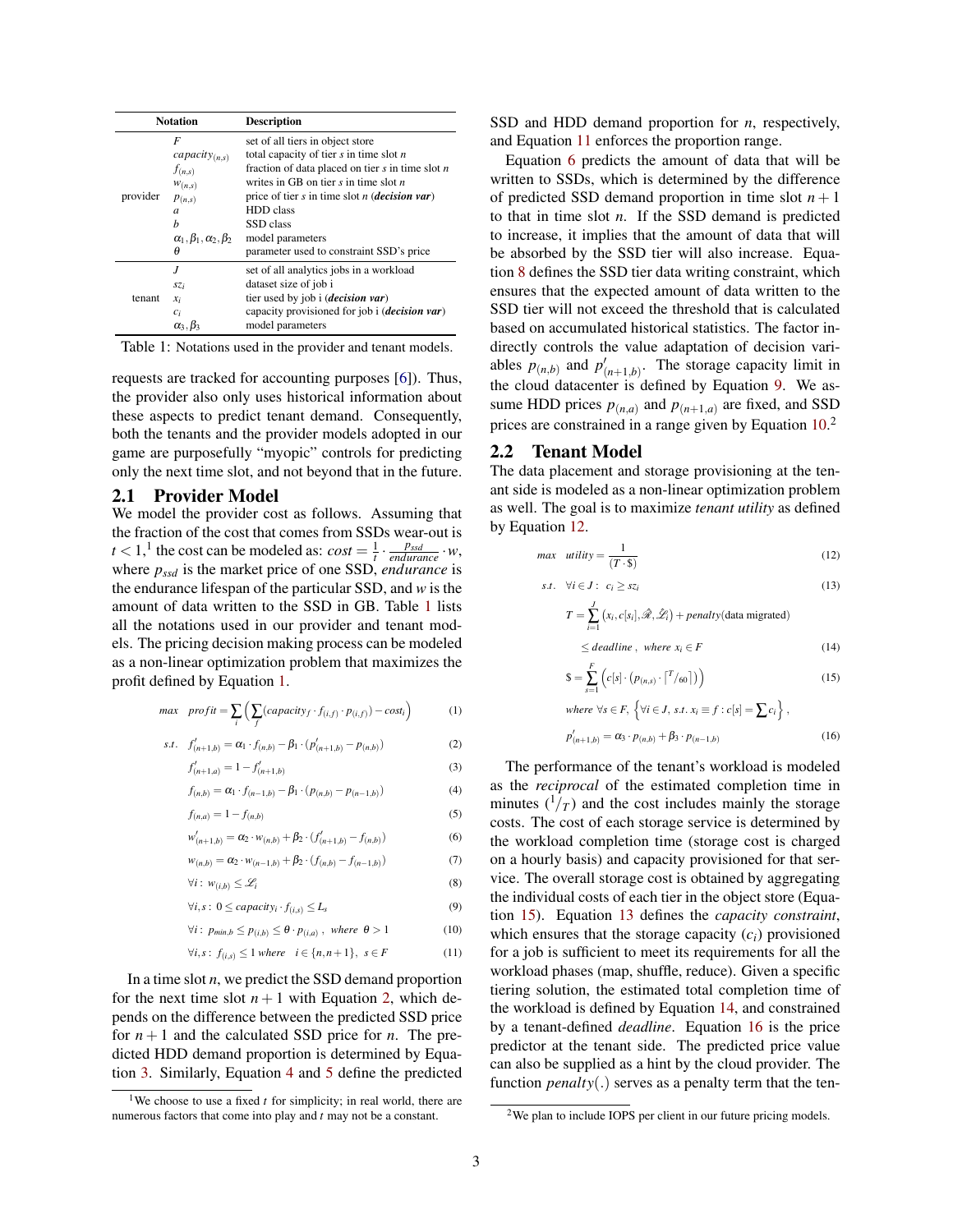Algorithm 1: Tiering solver. **Input:** Job information matrix:  $\hat{\mathscr{L}}$ , Analytics job model matrix:  $\hat{\mathcal{M}}$ , Runtime configuration:  $\hat{\mathcal{R}}$ , Initial solution:  $\hat{P}_{init}$ . **Output:** Tiering plan  $\hat{P}_{best}$ **begin** 2  $|\hat{P}|$  $\begin{array}{ccc} 2 & \hat{P}_{best} \leftarrow \{\}\ 3 & \hat{P}_{curr} \leftarrow \hat{P}_{init} \end{array}$ 4  $exit \leftarrow False$  $\begin{array}{c|c}\n5 & \text{iter} \leftarrow 1 \\
6 & \text{temp}_{curr}\n\end{array}$  $\begin{array}{lcl} \mathbf{f} & \text{temp}_{curr} \leftarrow temp_{init} \ \mathcal{T} & \text{U}_{curr} \leftarrow Utility(\hat{\mathscr{M}},\hat{\mathscr{L}},\hat{P}_{init}) \end{array}$ 8 while *not exit* do 9 **temp**<sub>curr</sub>  $\leftarrow$  *Cooling*(*temp*<sub>curr</sub>)<br>**for** *next*  $\hat{P}_{neibhor}$  *in AllNeighb* 10 **for** *next*  $\hat{P}_{neighbor}$  *in AllNeighbors*( $\hat{\mathscr{L}}, \hat{P}_{curr}$ ) do 11 **if** *iter* > *iter<sub>max</sub>* then 12 **exit** ←  $True$ <br>13 **exit** ←  $True$ 13 break 14  $\hat{P}_{\text{best}} \leftarrow \text{Utility}(\mathcal{M}, \mathcal{L}, \hat{P}_{\text{neighbor}})$ <br>
15  $\hat{P}_{\text{best}} \leftarrow \text{UpdateBest}(\hat{P}_{\text{neighbor}}, \hat{P}_{\text{best}})$ <sup>15</sup> *P*ˆ 16 *iter*++ 17 **if**  $Accept(temp_{curr}, U_{curr}, U_{neighbor})$  then<br>  $\downarrow \qquad \qquad \rho_{curr} \leftarrow \hat{P}_{neighbor}$ 18 **P P**<sup> $P_4$ </sup>  $\hat{P}_{neighbor} \leftarrow \hat{P}_{neighbor}$ 19 **19 I**  $U_{curr} \leftarrow U_{neighbor}$ <br>20 **break** 20 break 21 **c** return  $\hat{P}_{best}$ 

<span id="page-3-1"></span>ant takes into account in terms of performance loss (e.g., longer completion time) while deciding tiers.

We devise a simulated annealing based algorithm [\[13\]](#page-5-6) (Algorithm [1\)](#page-3-1) for computing tenants' data partitioning and job placement plans. The algorithm takes as input workload information  $(\hat{\mathscr{L}})$ , compute cluster configuration  $(\hat{\mathcal{R}})$ , and information about performance of analytics applications on different storage services  $(\mathcal{M})$  as defined in Table [1.](#page-2-2)  $\hat{P}_{init}$  serves as the initial tiering solution that is used to specify preferred regions in the search space. The results from a simple greedy algorithm based on the characteristics of analytics applications (e.g., the four de-scribed in §[3\)](#page-3-0) can be used to devise an initial placement.

# <span id="page-3-0"></span>3 Preliminary Results

We have used trace-driven simulations to demonstrate how our cloud–tenant interaction models perform in practice. We use the production traces collected from a 3,000-machine Hadoop deployment at Facebook [\[12\]](#page-5-11). The original traces consist of 25,428 Hadoop jobs; we chose to use a snippet of 1,750 jobs to simulate a 7-day workload. The workload runs on a cloud object store with built-in tiering mechanism that tenants can control. We set the time slot for our models to one day.

We assign to our workload, in a round-robin fashion, four analytics applications that are typical components of real-world analytics [\[12,](#page-5-11) [29\]](#page-6-7) and exhibit diversified I/O and computation characteristics. Sort, Join and Grep are I/O-intensive applications. The execution time of Sort is dominated by the shuffle phase I/O. Grep spends most of its runtime in the map phase I/O, reading input and finding records that match given patterns. Join represents an analytic query that combines rows from multiple tables and performs the join operation during the reduce phase,

<span id="page-3-3"></span><span id="page-3-2"></span>

<span id="page-3-4"></span>Figure 2: Dynamic pricing by the provider and the tenant's response for two 7-day workloads. The dotted horizontal line represents the daily write limit  $L_i$ . The variation in  $L_i$  is too small to be discernible at this scale.

making it reduce intensive. KMeans is an iterative CPUintensive clustering application that expends most of its time in the compute phases of map and reduce iterations.

Figure [2](#page-3-2) shows price variation by the cloud provider's model based on the amount of data written by the tenant to the SSD tier on a per-day basis. The HDD price is fixed, while the SSD price is dynamically adjusted on a daily basis for dynamic pricing (the pricing is the same as for Figure [1\)](#page-1-0). Under static pricing, the provider sets a static price and tenants periodically run Algorithm [1,](#page-3-1) whereas under dynamic pricing, the provider and tenants interact. The per-day write limit  $\mathcal{L}_n$  is dynamically adjusted based on the amount of writes from the tenant side (though not discernible in the figure). Figure  $2(a)$  shows the price changes for a 7-day trace, with a different workload running on each day. We observe that as the amount of writes by the tenant on SSD tier increases above the write limit, the cloud provider begins to adjust the SSD price. The tenant's model will adjust the tiering strategy to either put more data in the HDD tier or pay more for the SSD tier in the case of a strict deadline requirement. Since, each day has a different workload and hence a different deadline. For example, from day 4, the tenant, with the goal of maximizing the tenant utility, allocates fewer jobs to the SSD tier. Once the SSD writes are reduced below the threshold, the provider lowers the SSD tier price to incentivize the tenant to use more of the SSD resource on the next day. The tenant responds to this change on day 7, where the workload deadline is stricter than the previous 2 days.

Figure [2\(b\)](#page-3-4) shows the price changes for a 7-day period with the same single-day trace replayed every day. This trace shows stronger correlation between per-day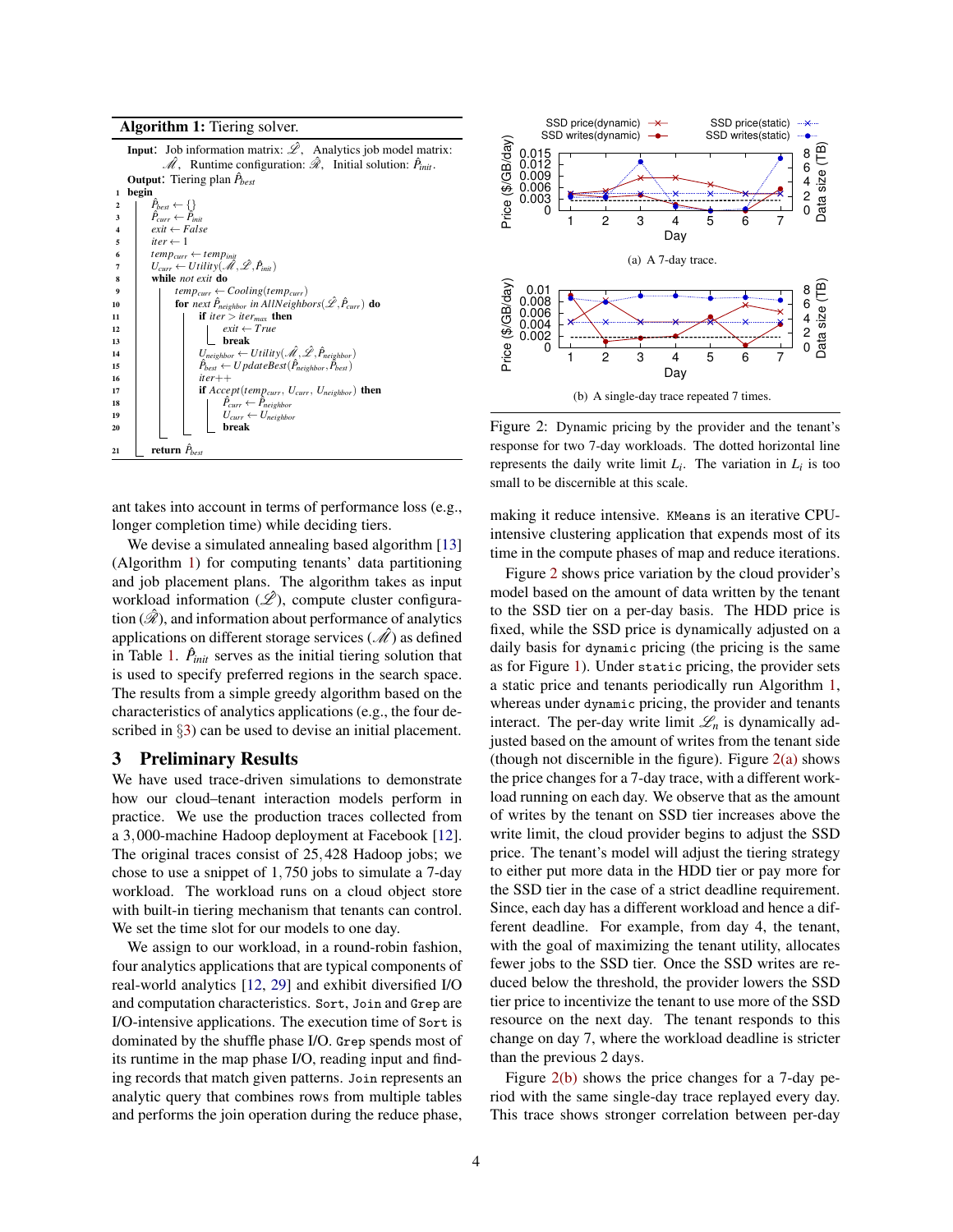<span id="page-4-1"></span><span id="page-4-0"></span>

<span id="page-4-2"></span>Figure 3: Cloud profit and tenant utility averaged over 7 days. static low, static medium and static high mean a low, medium, and high static SSD price, respectively. Cloud profit and tenant utility are normalized wrt. static high.

SSD writes from the tenant and the SSD price from the provider. This workload exhibits the same specifications every day (e.g. dataset size, a relaxed deadline, etc.), thus the daily writes on the SSD tier remain stable under static pricing. However, the dynamic pricing model can effectively respond to the spike in the amount of writes on the first day and adjust the SSD price accordingly. Given the increased SSD price, the tenant tries to reduce their monetary cost by migrating more jobs to the cheaper HDD tier, while still meeting the deadline. When the provider lowers the SSD price in response, the tenant increases their use of SSD, prompting the provider to increase the SSD price again. This interaction of the tenant and the provider results in an average of 2.7 TB/day SSD writes compared to an average of 7 TB/day under static pricing (with 0% deadline miss rate for both cases). The test demonstrates that our dynamic pricing model can adaptively adjust the SSD pricing based on the amount of data written to the SSD tier to maintain high profits while keeping the SSD wear-out under control by keeping write loads to SSD in check.

In our next test, we examine the impact of different SSD pricing models on provider profit and tenant utility, i.e., the cloud–tenant interaction. Figure [3](#page-4-0) shows the results. We choose three static prices for SSDs: low (the minimum SSD price that we use: \$0.0035/GB/day), medium (\$0.0082/GB/day), and high (the maximum SSD price, \$0.0121/GB/day). We also compare static prices with our dynamic pricing model. As observed in Figure [3\(a\),](#page-4-1) dynamic pricing yields the highest provider profit as it increases the price based on SSD writes from the tenant. Both static low and medium high yield similar profits that are 32.6% lower than that gained under dynamic pricing. This is because static medium results in more jobs placed on the HDD tier, which lowers the tenant cost while causing longer workload completion time. static low is not able to generate enough profit due to the very low price, while under static high the tenant solely migrates all the jobs to the HDD tier, thus resulting in low profit.

Next, we examine the tenant utility in Figure [3\(b\).](#page-4-2)

With static low SSD price, the tenant utility is 17.1% higher than that achieved under dynamic pricing. However, this would result in significantly shortened SSD lifetime (by as much as 76.8%), hence hurting the cloud profit in the long term. With static high SSD price, the tenant utility is reduced by 17.1% compared to that of dynamic pricing, as the tenant shifts most jobs to the HDD tier. static medium SSD price yields slightly higher tenant utility as compared to static high but still 13.1% lower than that seen under dynamic pricing. This is because the tenant has to assign some jobs to the faster SSD tier in order to guarantee that the workload does not run for too long. Dynamic pricing, on the other hand, maintains the tenant utility at a reasonably high level (higher than both static medium and static high but slightly lower than static low), while guaranteeing that the SSD lifetime constraints are met. This demonstrates that our dynamic pricing model can effectively achieve a win– win for both the cloud provider and tenants.

# 4 Related Work

Storage Tiering Recent research [\[16,](#page-5-8) [18\]](#page-6-2) demonstrates that adding a SSD tier for serving reads is beneficial for HDFS-based HBase and Hadoop. Existing implementations of cloud object stores provide mechanisms for tiered storage. OpenStack Swift supports storage tiering through Storage Policies [\[7\]](#page-5-13). Ceph, which exposes an object store API, has also added tiering support [\[2\]](#page-5-14). Our work focuses on providing insights into the advantages of dynamically priced tiered object storage management involving both cloud providers and tenants.

Cloud Pricing Researchers have also looked at cloud dynamic pricing [\[19,](#page-6-8) [21,](#page-6-9) [25\]](#page-6-10). CRAG [\[3\]](#page-5-15) focuses on solving the cloud resource allocation problems using game theoretical schemes, while Londono et al. [\[22\]](#page-6-11) propose a cloud resource allocation framework using colocation game strategy with static pricing. Ben-Yehuda et al. [\[11\]](#page-5-16) propose a game-theoretic market-driven bidding scheme for memory allocation in the cloud. We adopt a simplified game theoretic model where the cloud providers give incentives in the form of dynamic pricing and tenants adopt tiering in object stores for achieving their goals.

#### 5 Conclusion

We show that by combining dynamic pricing with cloud object storage tiering, cloud providers can increase their profits while meeting the SSD wear-out requirements, and tenants can effectively achieve their goals with a reasonably high utility. We demonstrate this win–win situation via real-world trace-drive simulations. In our future work, we plan to explore different tiering algorithms and best dynamic pricing models in multi-tenant clouds.

Acknowledgments We thank the reviewers for their valuable feedback and support. This work was sponsored in part by NSF under Grants CNS-1405697 and CNS-1422788.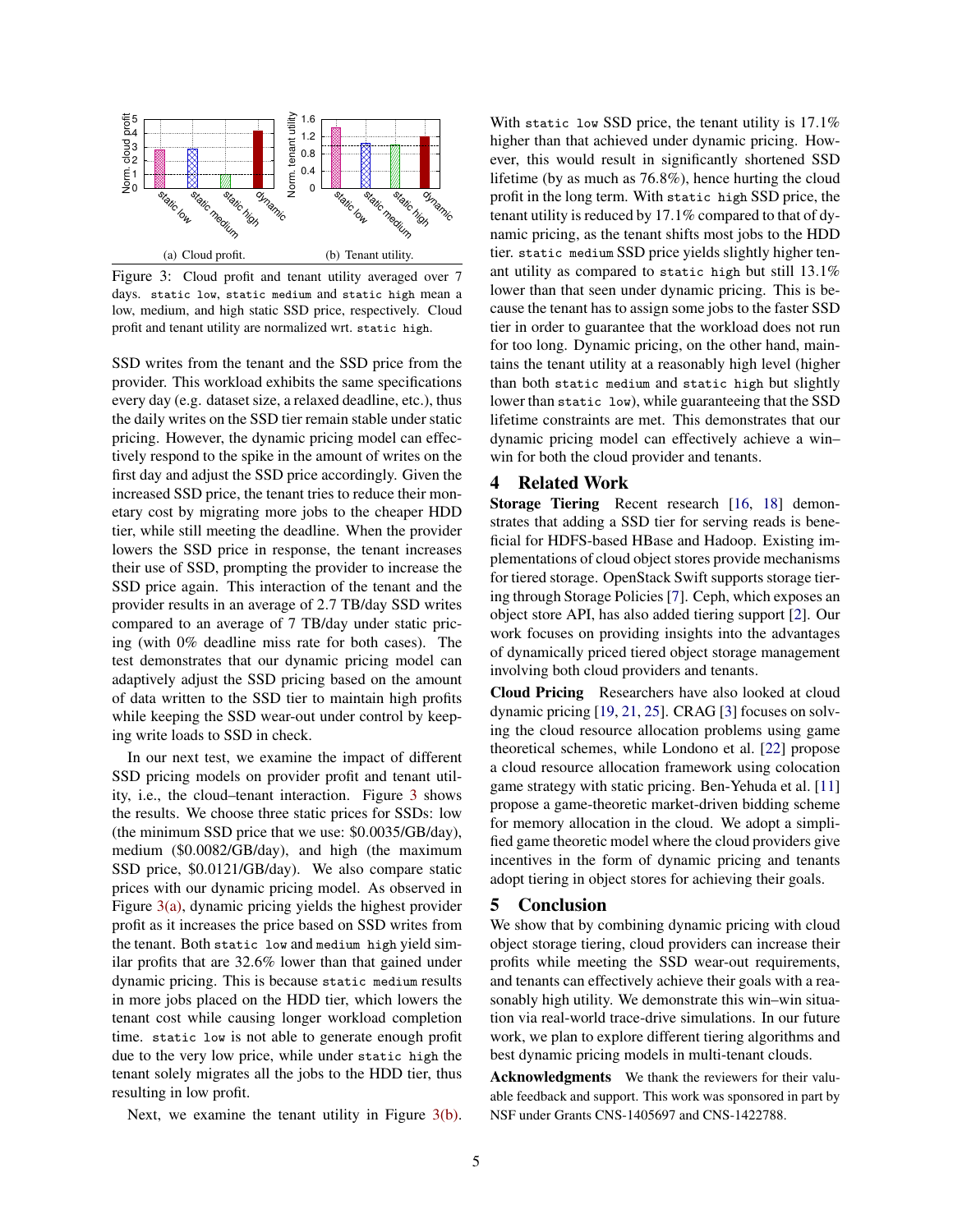# 6 Discussion Points

While a lot of research has looked at the technical aspects of building clouds, their impact and their use by the tenants, we believe the current cloud pricing mechanism (especially for storage services) is vague and lacks transparency. In this work, we have attempted to reconcile the economic principles of demand and supply with the technical aspects of storage tiering through dynamic pricing to showcase the benefits for both the cloud provider as well as the tenants.

We believe that our paper will lead to discussion on the following points of interest: (1) The need for revisiting pricing strategies in established hybrid storage deployments and practices. Since storage tiering is a wellstudied area, we believe that the paper will lead to hot discussion on how the paradigm shift is happening, and why the extant approaches and ideas need to be revisited. A particular point of interest in the context of tiering is that the objectives of different players are often times in conflict. (2) Issues such as how useful can our pricing "knob" be for the cloud provider to shape tenant behavior to suit the provider requirements, and at what granularity should the proposed price variations be implemented, are part of our future work and would make for a productive discussion. (3) The role of flash and other emerging technologies in cloud-based object stores.

An unexplored issue is tenant behavior modeling. Our preliminary results assume a smart tenant using models described in §[2.](#page-1-1) However, in reality, tenants can have very different behaviors and utility functions. Furthermore, we have not looked at multi-tenancy in detail. For instance, a "naive" or "rogue" tenant that performs a lot of SSD writes without considering their utility can cause the cloud to increase the price of SSDs, thus affecting the utility of other well-behaved tenants. Another open aspect of our current work is investigating the game theoretic results of our model. These include the behavior of provider's profit and the tenant's utility when the system reaches equilibrium and the comparison of these objectives under Nash and Stackelberg equilibria.

Furthermore, prices of SSDs are falling. Even though the gap between HDD and SSD prices is still wide today, in the future with increase in NAND flash production, improvement in flash yields, lithographic improvements such as 3D stacking, etc., can reduce the price difference, resulting in SSDs becoming the de facto storage medium in cloud environments. From the tenant side, while researchers have shown the merit of using SSDs (e.g., in interactive HBase workloads [\[16\]](#page-5-8)), their use in batchoriented analytics workloads is just starting. Indeed, in another research work [\[13\]](#page-5-6), we have shown through real experiments on Google Cloud that SSDs can provide great benefits especially when considering heterogeneity in cloud storage services, enforcing our belief that our future hybrid object store prototyping efforts will yield desirable win–win solutions.

#### <span id="page-5-3"></span>References

- <span id="page-5-14"></span>[1] Amazon Elastic MR. <http://goo.gl/GXzwaU>.
- [2] Ceph Storage Pools. [http://docs.ceph.com/docs/argonau](http://docs.ceph.com/docs/argonaut/config-cluster/pools/) [t/config-cluster/pools/](http://docs.ceph.com/docs/argonaut/config-cluster/pools/).
- <span id="page-5-15"></span>[3] Cloud Resource Allocation Games. [https://www.ideals.il](https://www.ideals.illinois.edu/handle/2142/17427) [linois.edu/handle/2142/17427](https://www.ideals.illinois.edu/handle/2142/17427).
- <span id="page-5-1"></span>[4] Google Cloud Storage Connector for Hadoop. [http://goo.gl](http://goo.gl/ji4qqp) [/ji4qqp](http://goo.gl/ji4qqp).
- <span id="page-5-12"></span><span id="page-5-4"></span>[5] Microsoft Azure HDinsight. <http://goo.gl/wsQ9QG>.
- <span id="page-5-13"></span>[6] OpenStack Ceilometer. [https://wiki.openstack.org/wik](https://wiki.openstack.org/wiki/Ceilometer) [i/Ceilometer](https://wiki.openstack.org/wiki/Ceilometer).
- [7] OpenStack Swift Policies. [http://docs.openstack.org/de](http://docs.openstack.org/developer/swift/overview_policies.html) [veloper/swift/overview\\_policies.html](http://docs.openstack.org/developer/swift/overview_policies.html).
- <span id="page-5-0"></span>[8] S3 as a replacement of HDFS. [https://wiki.apache.org/h](https://wiki.apache.org/hadoop/AmazonS3) [adoop/AmazonS3](https://wiki.apache.org/hadoop/AmazonS3).
- <span id="page-5-5"></span>[9] SSD vs. HDD Pricing: Seven Myths That Need Correcting. [htt](http://www.enterprisestorageforum.com/storage-hardware/ssd-vs.-hdd-pricing-seven-myths-that-need-correcting.html) [p://www.enterprisestorageforum.com/storage-hardw](http://www.enterprisestorageforum.com/storage-hardware/ssd-vs.-hdd-pricing-seven-myths-that-need-correcting.html) [are/ssd-vs.-hdd-pricing-seven-myths-that-need-c](http://www.enterprisestorageforum.com/storage-hardware/ssd-vs.-hdd-pricing-seven-myths-that-need-correcting.html) [orrecting.html](http://www.enterprisestorageforum.com/storage-hardware/ssd-vs.-hdd-pricing-seven-myths-that-need-correcting.html).
- <span id="page-5-2"></span>[10] Swift Connector to Hadoop. [http://docs.openstack.org/d](http://docs.openstack.org/developer/sahara/userdoc/hadoop-swift.html) [eveloper/sahara/userdoc/hadoop-swift.html](http://docs.openstack.org/developer/sahara/userdoc/hadoop-swift.html).
- <span id="page-5-16"></span>[11] AGMON BEN-YEHUDA, O., POSENER, E., BEN-YEHUDA, M., SCHUSTER, A., AND MU'ALEM, A. Ginseng: Market-driven memory allocation. In *Proceedings of the 10th ACM SIG-PLAN/SIGOPS International Conference on Virtual Execution Environments* (New York, NY, USA, 2014), VEE '14, ACM, pp. 41–52.
- <span id="page-5-11"></span>[12] CHEN, Y., ALSPAUGH, S., AND KATZ, R. Interactive analytical processing in big data systems: A cross-industry study of mapreduce workloads. *Proc. VLDB Endow. 5*, 12 (Aug. 2012), 1802–1813.
- <span id="page-5-6"></span>[13] CHENG, Y., IQBAL, M. S., GUPTA, A., AND BUTT, A. R. Cast: Tiering storage for data analytics in the cloud. In *Proceedings of the 24rd International Symposium on High-performance Parallel and Distributed Computing* (New York, NY, USA, 2015), HPDC '15, ACM.
- <span id="page-5-9"></span>[14] GRUPP, L. M., DAVIS, J. D., AND SWANSON, S. The bleak future of nand flash memory. In *Proceedings of the 10th USENIX Conference on File and Storage Technologies* (Berkeley, CA, USA, 2012), FAST'12, USENIX Association, pp. 2–2.
- <span id="page-5-7"></span>[15] GUERRA, J., PUCHA, H., GLIDER, J., BELLUOMINI, W., AND RANGASWAMI, R. Cost effective storage using extent based dynamic tiering. In *Proceedings of the 9th USENIX Conference on File and Stroage Technologies* (Berkeley, CA, USA, 2011), FAST'11, USENIX Association, pp. 20–20.
- <span id="page-5-8"></span>[16] HARTER, T., BORTHAKUR, D., DONG, S., AIYER, A., TANG, L., ARPACI-DUSSEAU, A. C., AND ARPACI-DUSSEAU, R. H. Analysis of hdfs under hbase: A facebook messages case study. In *Proceedings of the 12th USENIX Conference on File and Storage Technologies (FAST 14)* (Santa Clara, CA, 2014), USENIX, pp. 199–212.
- <span id="page-5-10"></span>[17] KIM, H., SESHADRI, S., DICKEY, C. L., AND CHIU, L. Evaluating phase change memory for enterprise storage systems: A study of caching and tiering approaches. In *Proceedings of the 12th USENIX Conference on File and Storage Technologies (FAST 14)* (Santa Clara, CA, 2014), USENIX, pp. 33–45.